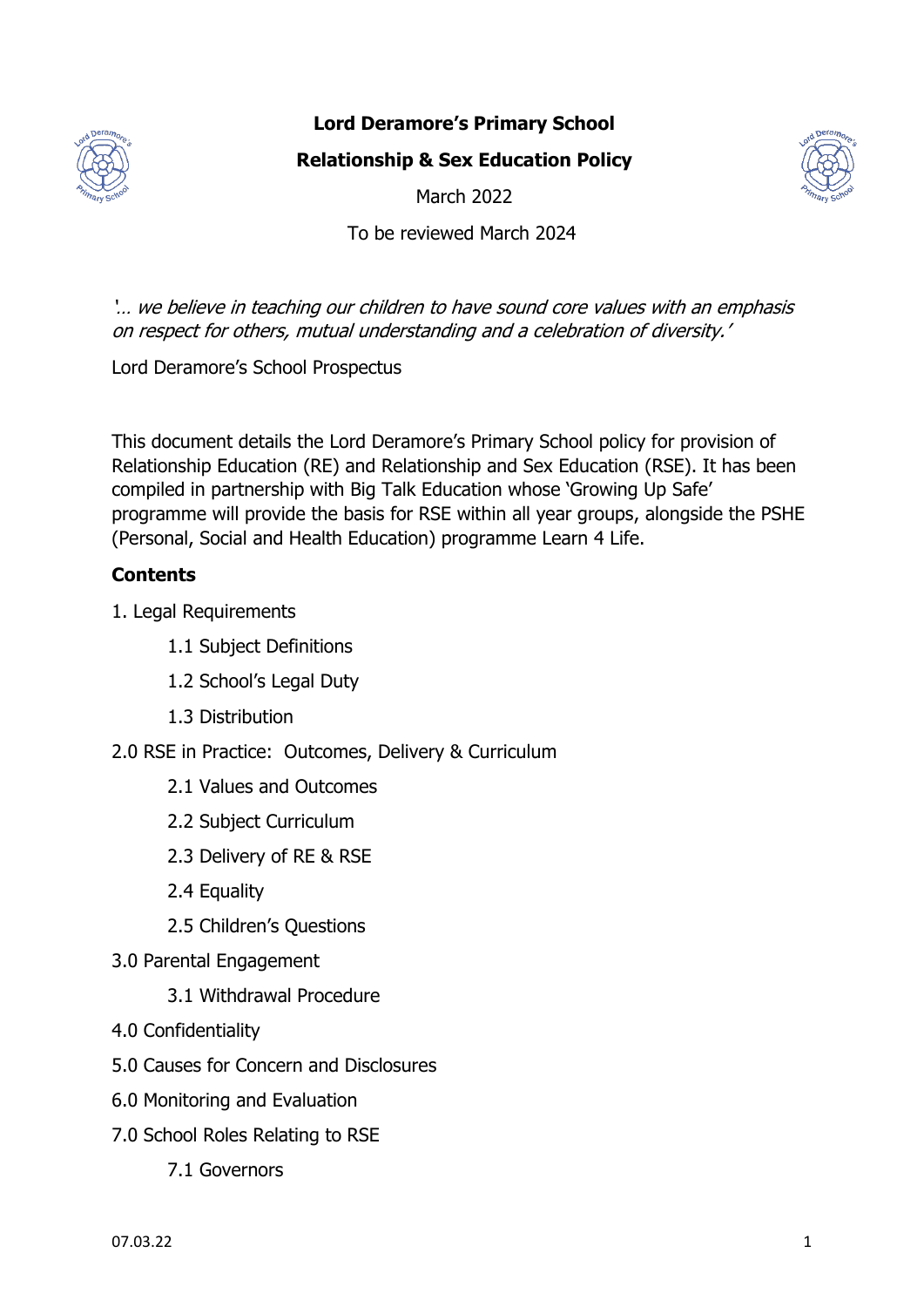7.2 The Headteacher

7.3 The Senior Leadership Team

7.4 All Staff

8.0 Additional Policy Information

8.1 Policy Production & Review

8.2 Linked Policies

8.3 Approval of policy

Appendix 1

# **1.1 Subject Definitions**

# **Mandatary Subjects - Our definitions of Relationship Education (RE) is as follows:**

Relationships Education is learning about the emotional, social and physical aspects of growing up. It is inclusive of all types of families, to help children understand about loving and caring relationships of all types. It should equip children with the information, skills and positive values to have safe relationships, to understand their bodies and to empower them to know they have choice. This subject can support children to develop resilience and to know how and when to ask for help.

# **Non-Mandatory Subjects - Our definitions of Sex Education (SE) is as follows:**

Sex Education (SE) provides a safe environment for children to have a factual, age appropriate introduction to human reproduction and to ask questions related to this topic. It should enable children to access a safe source of information. Sex Education in this school will always form part of a broader scheme of work presented in conjunction with RE above, therefore will be referred to as **Relationship and Sex Education** (RSE).

# **1.2 School's Legal Duty**

The Relationship Education, Relationship and Sex Education and Health Education (England) Regulations 2019, made under sections 34 and 35 Children and Social Work Act 2017 make Relationship Education compulsory for all pupils receiving primary education in England.

# **1.3 Distribution of this Policy**

This policy will be shared with all members of the Governing Body and all teaching and non-teaching members of staff. Copies of the document will be available to parents through the school website.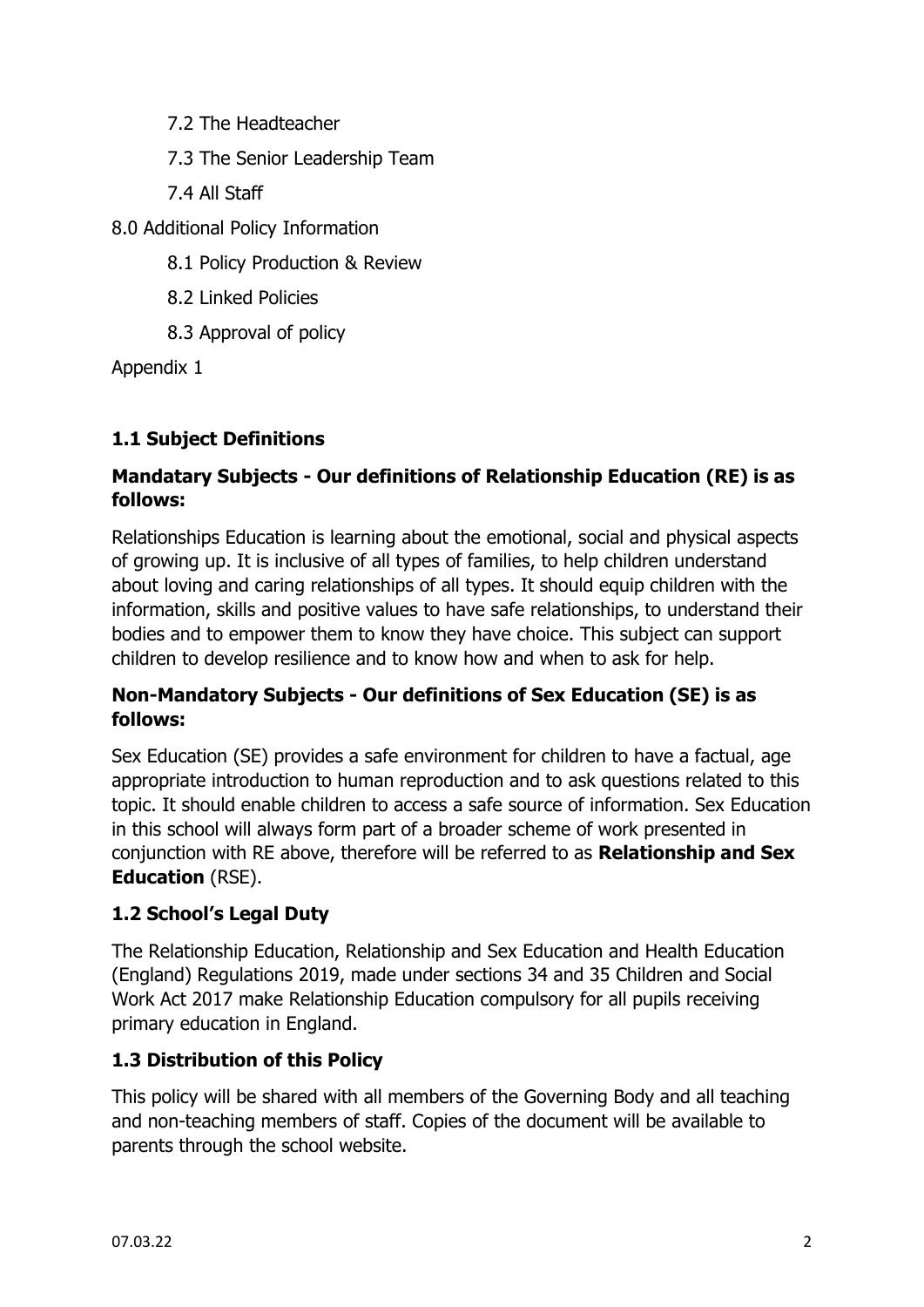# **2.0 RSE in Practice: Outcomes, Delivery & Curriculum**

#### **2.1 Values and Outcomes**

All content in the RSE curriculum supports the wider work of school in helping to foster pupil wellbeing and develop resilience and values that we know are fundamental to pupils being happy, successful and productive members of society.

Outcomes for pupils include:

- Pupils should be able to form a strong early understanding of the features of relationships that are likely to lead to happiness and security.
- Pupils should be able to recognise any less positive relationships when they encounter them.
- RSE should create the opportunity to teach pupils about positive emotional and mental wellbeing, including how friendships can support our mental wellbeing.
- RSE should contribute to the prevention of abuse and protection of children, by teaching the knowledge they need to be safe and to report abuse, including emotional, physical and sexual abuse.
- Children should be prepared for the physiological and emotional changes they will go through during puberty, where possible before these occur. Understanding that these are natural and normal changes.

The *Growing Up Safe* programme has no religious association and is taught in both faith and non-denominational schools across the UK. It is a gentle programme that adheres to the values listed below:

- **Equality** is not always about treating everyone the same it is about treating people in such a way that the outcome for each pupil can be the same.
- **Tolerance** is to understand that not everybody is the same and have the willingness to accept this.
- **Honesty** is being truthful and open at an age appropriate level, that allows pupils to learn and understand.
- **Support** is to work together with pupils' families to provide guidance and care for children.
- **Respect** is valuing each person as an individual of importance, as well as the beliefs of their family and community,
- **Empower** is to equip children with knowledge to keep them safe, healthy and happy.
- **Sensitivity** is having an awareness of the feelings of others and responding accordingly.
- **Trust** is ensuring children have a safe space to learn and discus.
- **Empathy** is the ability to identify and understand the feelings of others and offer them support.

These values aid us in ensuring a safe and positive place for children to learn.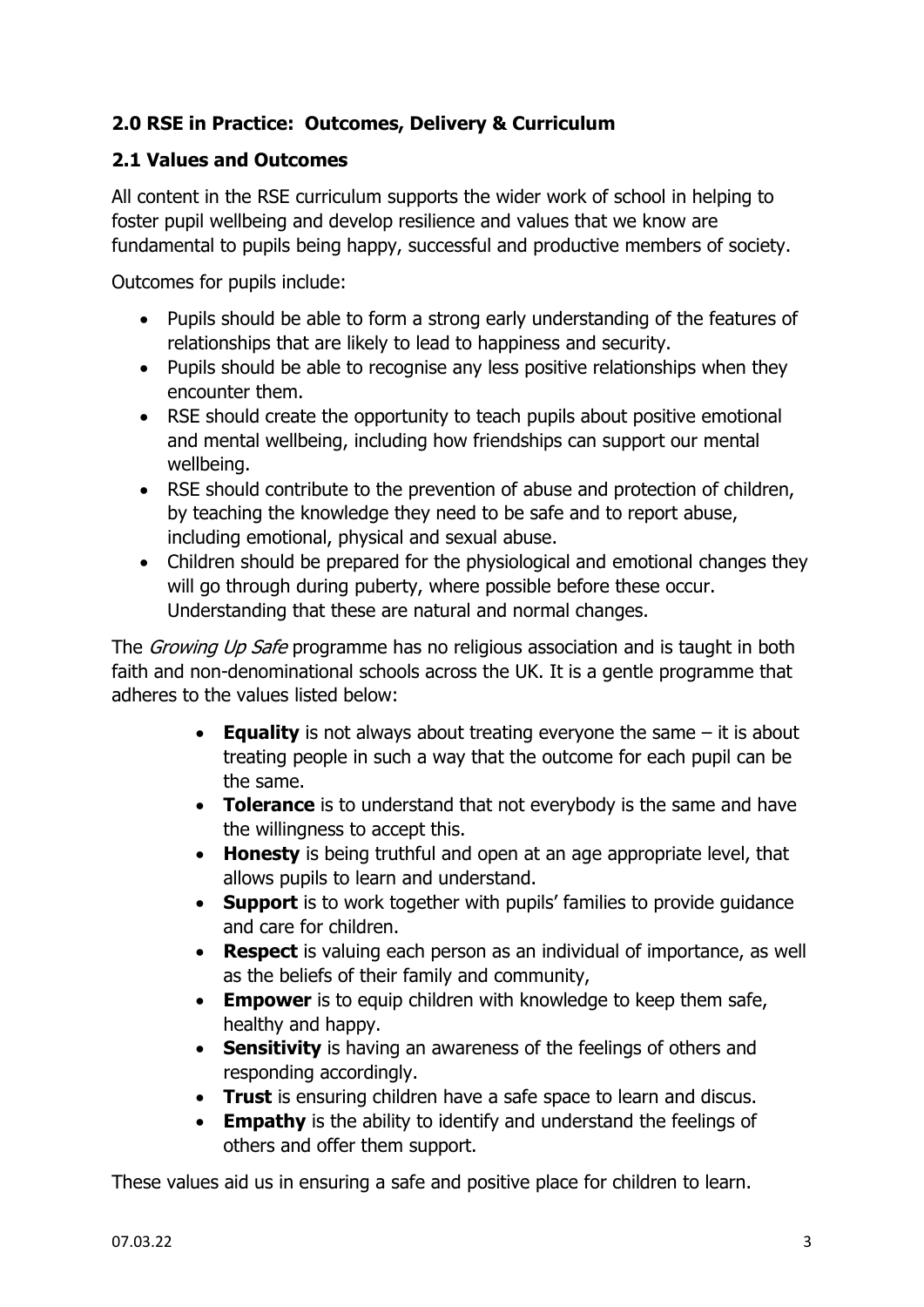## **2.2 Subject Curriculum**

- Please see the Big Talk curriculum in appendix 1. In addition, three appendices are available/included which outline the Jigsaw scheme of work.
- Special note: Within our school we use the scientific language for the genitals from the outset. It is usual that boys have a penis and girls have a vagina, the children will be taught that whilst they may call these areas something else at home, at school we use the proper scientific words.

#### **2.3 Delivery of RE & RSE**

Our school works with BigTalk Education, an award-winning team of specialist RSE facilitators led by Lynnette Smith, who is the Chair of the Sex Education Forum's Advisory Group (the SEF is part of the National Children's Bureau). BigTalk Education's Growing Up Safe: Whole School Approach (GUS programme) has been recognised by the Family Planning Association and Children and Young People Now Awards as a Finalist in their Safeguarding Award.

The BigTalk team then deliver to each class within school an annual RSE lesson, for more details please see details appendix 1.

Our teaching staff observe the BigTalk Education RE and RSE lessons as part of their CPD programme to ensure they can reinforce the lesson content and answer any follow up questions throughout the academic year.

In addition to this, our PSHE scheme of work *Jiasaw* teaches RSE in a progressive and structured way from Early Years up to Year 6.

#### Jigsaw PSHE Scheme of Work

Whilst the BigTalk Education lessons take place annually, our school teaches RSE through its PSHE scheme of work. Jigsaw PSHE is a comprehensive and complete original Scheme of Work (lesson plans) for the whole primary school. The Jigsaw teaching materials integrate Personal, Social, Health Education (PSHE), emotional literacy, social skills, mindfulness, and spiritual development in a whole-school approach. The expectations of the DfE Relationships and Health Education guidance are woven throughout Jigsaw but specifically covered in the Relationships and Healthy Me Puzzles (units), with puberty and human reproduction being taught in the Changing Me Puzzle. The Jigsaw PSHE lessons aim to give children their entitlement to information about relationships, puberty and human reproduction, appropriate to their ages and stages of development. This work is treated in a matter-of-fact and sensitive manner and helps children to cope with change, including puberty, and to learn about healthy relationships. There are six Puzzles (units):

- Being me in My World
- Celebrating Difference
- Dreams and Goals
- Healthy Me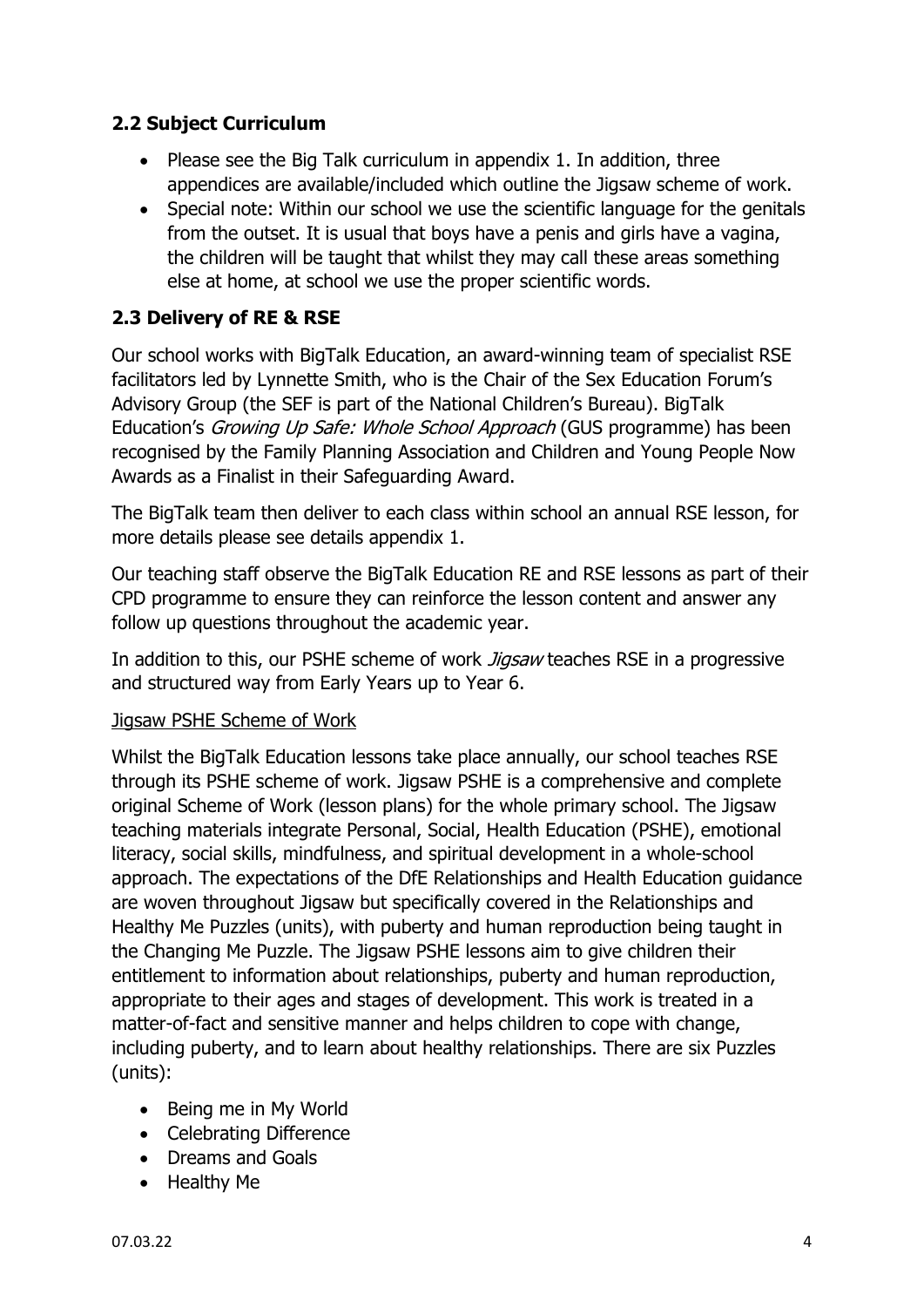- Relationships
- Changing Me, each with six lessons.

These are sequenced from the beginning to the end of the school year. The Relationships and Changing Me Puzzles are taught in the Summer Term.

Jigsaw's 'Changing Me' unit is taught over a period of 6 weeks, usually in the second half of the summer term. Each year group will be taught appropriate to their age and developmental stage, building on the previous years' learning. Please note: at no point will a child be taught something that is inappropriate; and if a question from a child arises and the teacher feels it would be inappropriate to answer, (for example, because of its mature or explicit nature), the child will be encouraged to ask his/her parents or carers at home. The question will not be answered to the child or class if it is outside the remit of that year group's programme. The Changing Me Puzzle is all about coping positively with change and includes:

- Ages 3-5 Growing up: how we have changed since we were babies.
- Ages 5-6 Boys' and girls' bodies; correct names for body parts.
- Ages 6-7 Boys' and girls' bodies; body parts and respecting privacy (which parts of the body are private and why this is).
- Ages 7-8 How babies grow and how boys' and girls' bodies change as they grow older. Introduction to puberty and menstruation.
- Ages 8-9 Internal and external reproductive body parts. Recap about puberty and menstruation. Conception explained in simple terms.
- Ages 9-10 Puberty for boys and girls in more detail including the social and emotional aspects of becoming an adolescent. Conception explained in simple biological terms.
- Ages 10-11 Puberty for boys and girls revisited. Understanding conception to the birth of a baby. Becoming a teenager. All lessons are taught using correct terminology, child-friendly language and diagrams.

**Please see 3 appendices from Jigsaw which identify common questions relating to the RSE elements of the Jigsaw scheme.** 

**The diagrams below list the 'Relationships' and 'Changing Me' units. There are seven sections in total, starting at Early Years and going to Year 6.**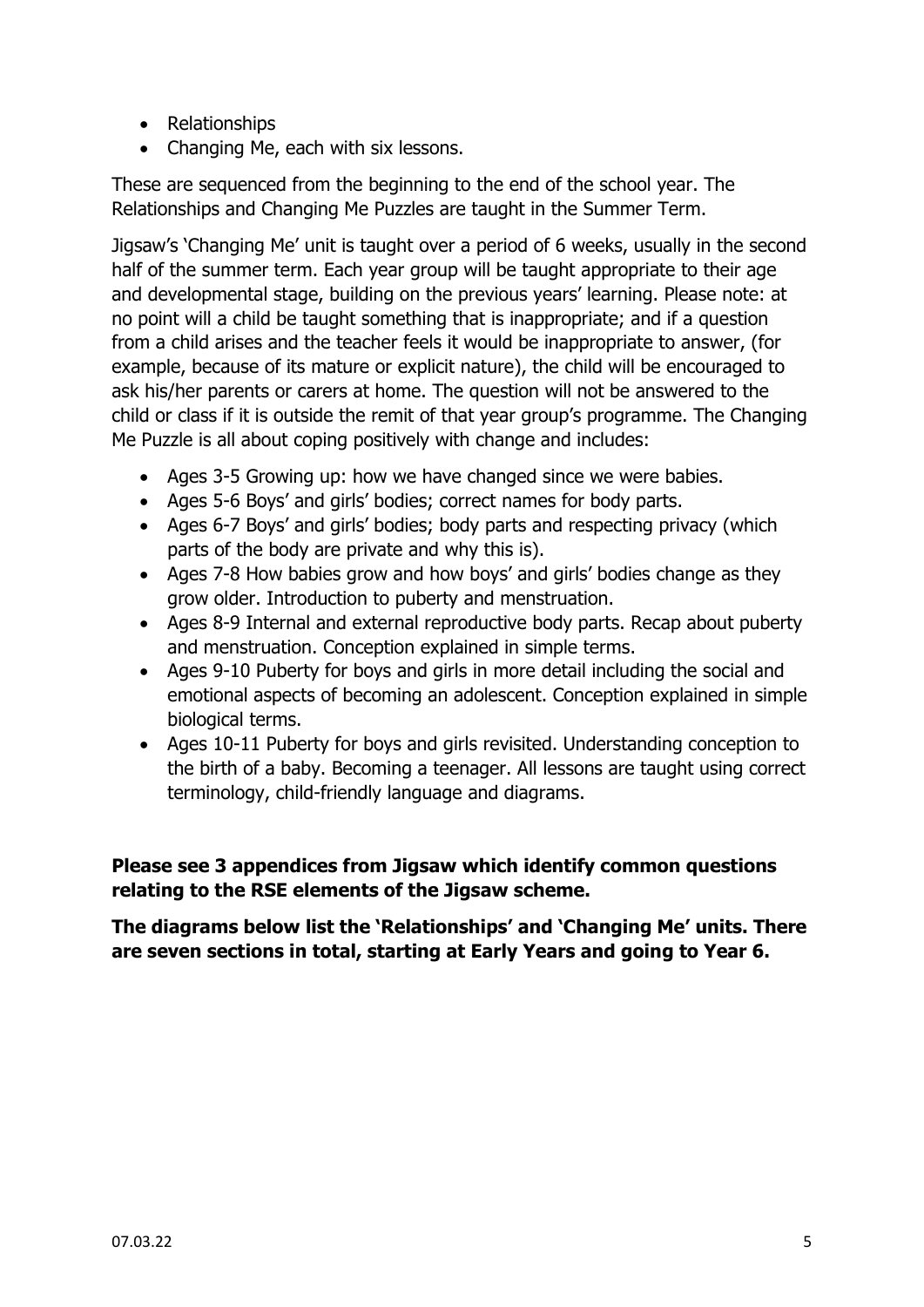| <b>Relationships</b>                                                                                                                                                                                                                                                                                                   | <b>Changing Me</b>                                                                                                                                                                     |
|------------------------------------------------------------------------------------------------------------------------------------------------------------------------------------------------------------------------------------------------------------------------------------------------------------------------|----------------------------------------------------------------------------------------------------------------------------------------------------------------------------------------|
| <b>Family life</b>                                                                                                                                                                                                                                                                                                     | <b>Bodies</b>                                                                                                                                                                          |
| <b>Friendships</b>                                                                                                                                                                                                                                                                                                     | Respecting my body                                                                                                                                                                     |
| <b>Breaking friendships</b>                                                                                                                                                                                                                                                                                            | Growing up                                                                                                                                                                             |
| <b>Falling out</b>                                                                                                                                                                                                                                                                                                     | Growth and change                                                                                                                                                                      |
| Dealing with bullying                                                                                                                                                                                                                                                                                                  | <b>Fun and fears</b>                                                                                                                                                                   |
| Being a good friend                                                                                                                                                                                                                                                                                                    | Celebrations                                                                                                                                                                           |
| <b>Belonging to a family</b>                                                                                                                                                                                                                                                                                           | Life cycles - animal and human                                                                                                                                                         |
| Making friends/being a good friend                                                                                                                                                                                                                                                                                     | Changes in me                                                                                                                                                                          |
| Physical contact preferences                                                                                                                                                                                                                                                                                           | Changes since being a baby                                                                                                                                                             |
| People who help us                                                                                                                                                                                                                                                                                                     | Differences between female and                                                                                                                                                         |
| Qualities as a friend and person                                                                                                                                                                                                                                                                                       | male bodies (correct terminology)                                                                                                                                                      |
| Self-acknowledgement                                                                                                                                                                                                                                                                                                   | Linking growing and learning                                                                                                                                                           |
| Being a good friend to myself                                                                                                                                                                                                                                                                                          | Coping with change                                                                                                                                                                     |
| <b>Celebrating special relationships</b>                                                                                                                                                                                                                                                                               | <b>Transition</b>                                                                                                                                                                      |
| Different types of family                                                                                                                                                                                                                                                                                              | Life cycles in nature                                                                                                                                                                  |
| Physical contact boundaries                                                                                                                                                                                                                                                                                            | Growing from young to old                                                                                                                                                              |
| Friendship and conflict                                                                                                                                                                                                                                                                                                | Increasing independence                                                                                                                                                                |
| <b>Secrets</b>                                                                                                                                                                                                                                                                                                         | Differences in female and male                                                                                                                                                         |
| <b>Trust and appreciation</b>                                                                                                                                                                                                                                                                                          | bodies (correct terminology)                                                                                                                                                           |
| Expressing appreciation for special                                                                                                                                                                                                                                                                                    | <b>Assertiveness</b>                                                                                                                                                                   |
| relationships                                                                                                                                                                                                                                                                                                          | <b>Preparing for transition</b>                                                                                                                                                        |
| Family roles and responsibilities<br>Friendship and negotiation<br>Keeping safe online and who to go to<br>for help<br>Being a global citizen<br>Being aware of how my choices affect<br>others<br>Awareness of how other children<br>have different lives<br><b>Expressing appreciation for family</b><br>and friends | How bables grow<br>Understanding a baby's needs<br>Outside body changes<br>Inside body changes<br><b>Family stereotypes</b><br>Challenging my ideas<br><b>Preparing for transition</b> |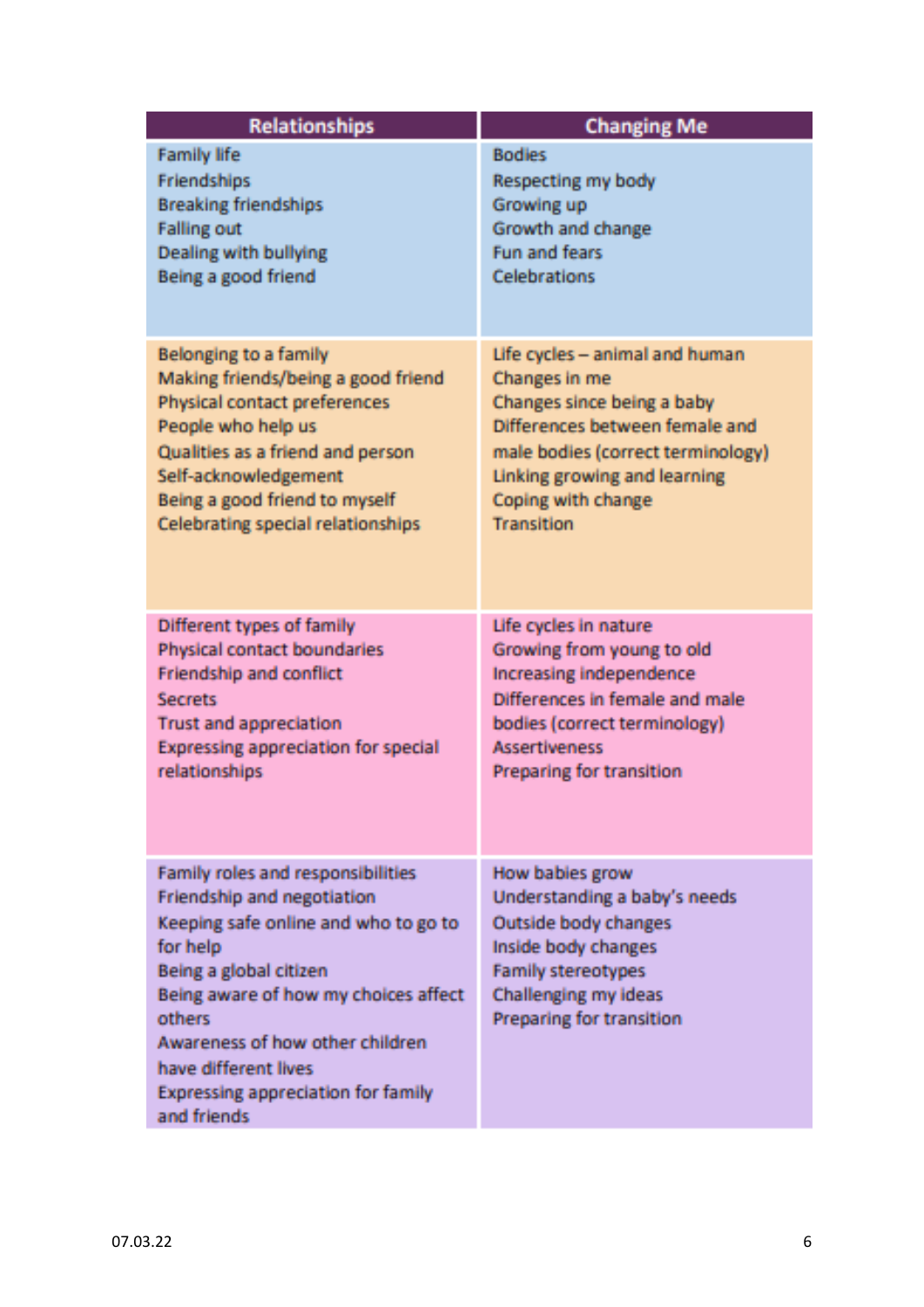| <b>Relationships</b>                                                                                                                                                                                                                                               | <b>Changing Me</b>                                                                                                                                                                                                                             |
|--------------------------------------------------------------------------------------------------------------------------------------------------------------------------------------------------------------------------------------------------------------------|------------------------------------------------------------------------------------------------------------------------------------------------------------------------------------------------------------------------------------------------|
| Jealousy<br>Love and loss<br>Memories of loved ones<br>Getting on and Falling Out<br>Girlfriends and boyfriends<br>Showing appreciation to people and<br>animals                                                                                                   | <b>Being unique</b><br>Having a baby<br>Girls and puberty<br>Confidence in change<br><b>Accepting change</b><br>Preparing for transition<br><b>Environmental change</b>                                                                        |
| Self-recognition and self-worth<br><b>Building self-esteem</b><br>Safer online communities<br><b>Rights and responsibilities online</b><br>Online gaming and gambling<br>Reducing screen time<br>Dangers of online grooming<br><b>SMARRT internet safety rules</b> | Self- and body image<br>Influence of online and media on<br>body image<br><b>Puberty for girls</b><br>Puberty for boys<br><b>Conception (including IVF)</b><br><b>Growing responsibility</b><br>Coping with change<br>Preparing for transition |
| <b>Mental health</b><br>Identifying mental health worries and<br>sources of support<br>Love and loss<br><b>Managing feelings</b><br>Power and control<br><b>Assertiveness</b><br><b>Technology safety</b><br>Take responsibility with technology<br>use            | Self-Image<br><b>Body image</b><br><b>Puberty and feelings</b><br>Conception to birth<br>Reflections about change<br>Physical attraction<br><b>Respect and consent</b><br>Boyfriends/girlfriends<br><b>Sexting</b><br><b>Transition</b>        |

## **2.4 Equality**

The governing body has wider responsibilities under the Equalities Act 2010, to ensure that no pupil(s) are discriminated against because of their sex, gender identity, sexual orientation, disability, educational needs, religion or belief, nationality, ethnic or national origin, pregnancy, maternity or home circumstances (e.g. looked after children).

The *Growing Up Safe* programme is autism friendly and has been designed to be inclusive and accessible to most children including those whose first language is not English. During these lessons any pupils with additional needs will be identified by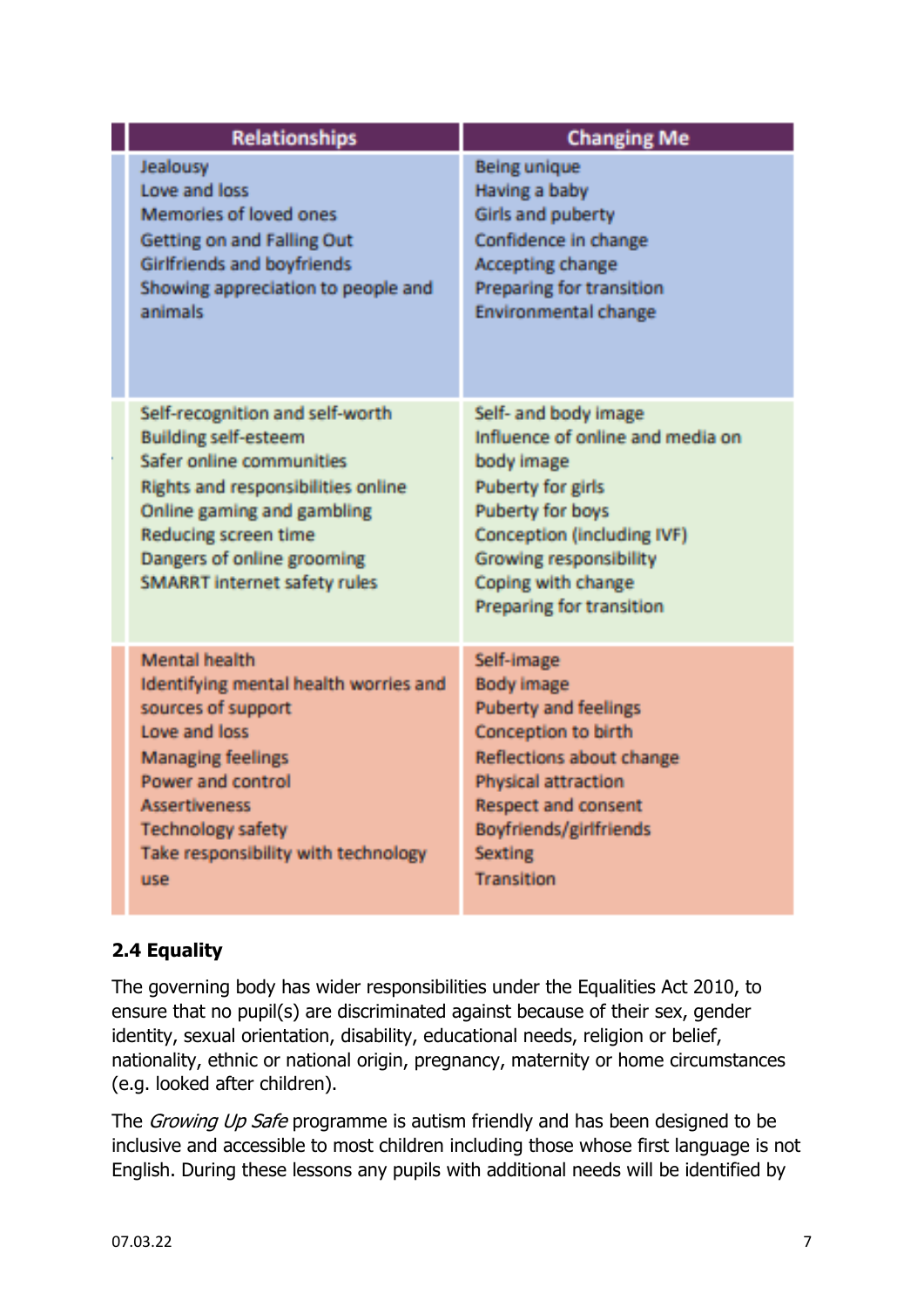their teacher and every provision made to help them join in during the RE/RSE lessons.

Throughout school, all lessons taught by the teachers will be co-educational. The school nurse may take the girls separately to answer questions about menstruation, however both genders will be taught about menstruation.

Sessions taken by the leaders of the Growing Up Safe programme will be coeducational up to and including Year 4. However in Years 5 and 6 these will be separated by gender (please note that lesson content is the same). For any children identifying as transgender, school will liaise with the child's guardian to determine which group the child would be most comfortable with.

For pupils who are absent on the day of the GUS programme delivery our alternative provision will be for the staff to deliver the programme using appropriate materials from the book 'Bodies, Babies and Bellybuttons'.

# **2.5 Children's Questions**

In order to promote a healthy, positive atmosphere for RSE school want to ensure that pupils can ask questions freely, confident that they will be answered, and be sure that they will be free from bullying or harassment from other pupils. School believes that children are best educated, protected from harm and exploitation by discussing issues openly within the context of the RSE programme. During GUS sessions, the BigTalk Education team will answer all questions asked by pupils.

In Years 4, 5 and 6, a question box is used so that the children may post a question rather then ask it out loud.

Some questions that arise during these lessons may relate to sensitive or controversial topics. These may relate to personal experience or involvement by children, of illegal activity or other doubtful, dubious or harmful activity. In this instance the facilitator may answer the question separate from the rest of the class. Any questions of this nature received by the GUS team will be reported to school staff directly and followed up in writing (please see Causes for Concern and Disclosures section below).

Teaching staff will be familiar with the content and resources of the GUS programme through a teacher session and shadow training, therefore should be equipped to answer questions resulting from the GUS sessions. Should questions of concern arise that teaching staff are uncertain how to answer, support can be sought from the RSE/PSHE Coordinator or BigTalk Education in order to give an age appropriate answer).

## **3.0 Parental/Carer Engagement**

As part of the GUS programme, the team from BigTalk Education host an annual consultation meeting with parents/carers and staff to share the resources that will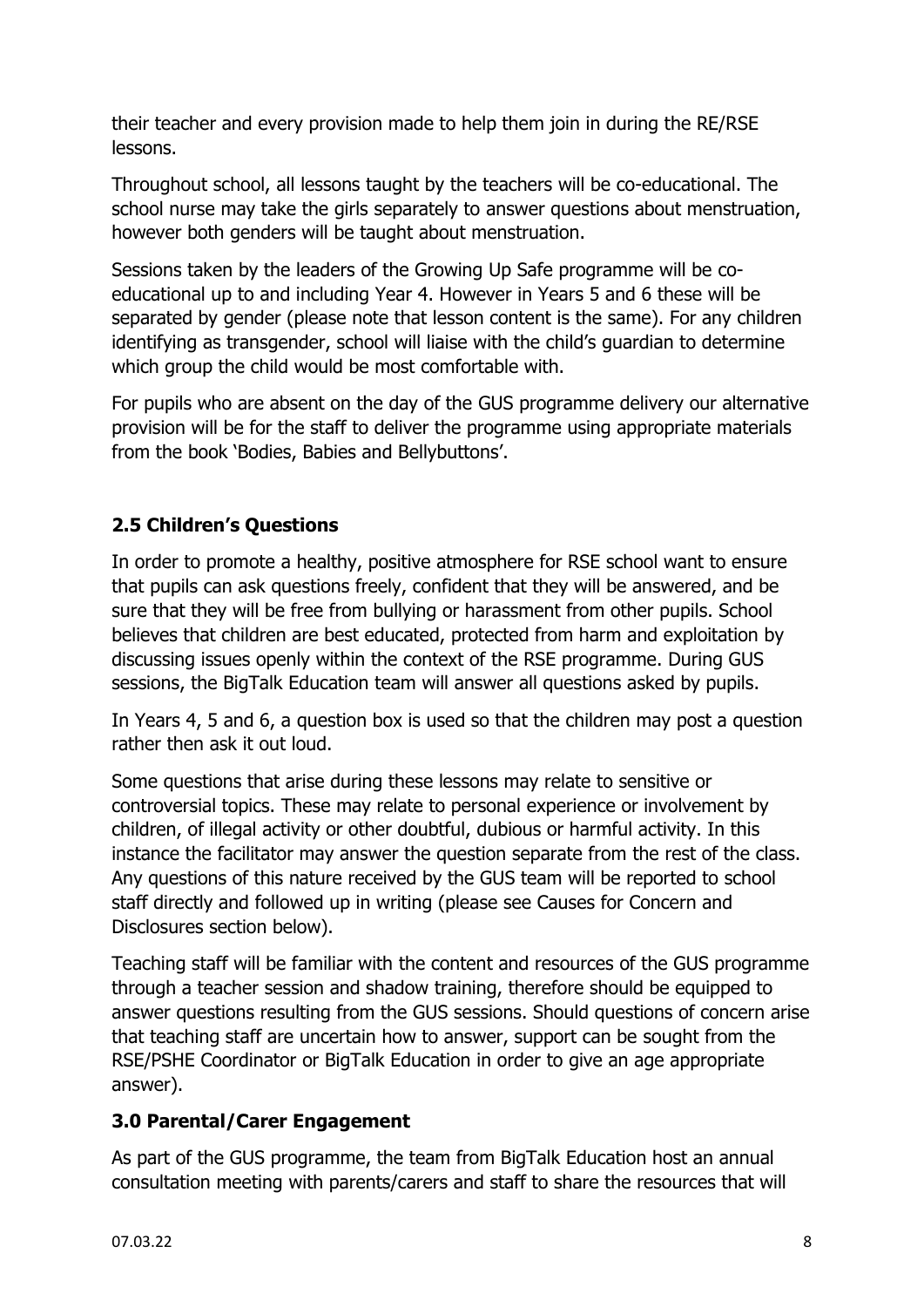be used with the children. Within this setting parents and carers are given support to help them talk with their children about such topics as keeping safe, puberty, reproduction etc. The parents and carers are also provided with additional information leaflets. This meeting may be attended by governors as well as any auxiliary/support staff working within the school.

Pupils will be encouraged to speak to their parents/carers about what they have learnt and to continue the learning at home. Parents/carers will be informed of this at the consultation session and be asked to speak to their children about their family values and beliefs.

Parent information guides relating to *Jigsaw's* RSE scheme of work are available on the school website.

## **3.1 Withdrawal Procedure**

As school is legally obligated to provide pupils with Relationship Education (RE), parents do not have a right to withdraw their children from RE lessons.

In school years 4, 5 and 6 our school chooses to teach RSE, this subject (in conjunction with the national curriculum for Science), provides pupils with factual age appropriate information on reproduction. Parents have the right to withdraw their child from the SE element of RSE only, but not the reproduction elements of the national curriculum for science. To do this, parents should attend the annual RSE Parents Session jointly hosted by our school and BigTalk Education. Once parents have reviewed the resources used to teach children about reproduction at the parents' session, if they still wish to withdraw their child they must notify the headteacher in writing prior to the day of delivery.

## **4.0 Confidentiality**

All governors, all teachers, all support staff and all parents must be made aware of this policy, particularly how it relates to issues of privacy and confidentiality.

Teachers should explain to pupils that they cannot offer unconditional confidentiality, in all matters. For example, they must report those which are illegal or abusive to others (e.g. parents, headteacher etc.) but the pupil will always be informed first.

#### **5.0 Causes for Concern and Disclosures**

All BigTalk Education staff have up to date enhanced DBS checks. BigTalk Education have a statutory duty to report any causes for concerns or disclosures received from children in school. These will be fed back immediately to staff in school face to face and followed up in writing to school detailing the action taken on the day. If a child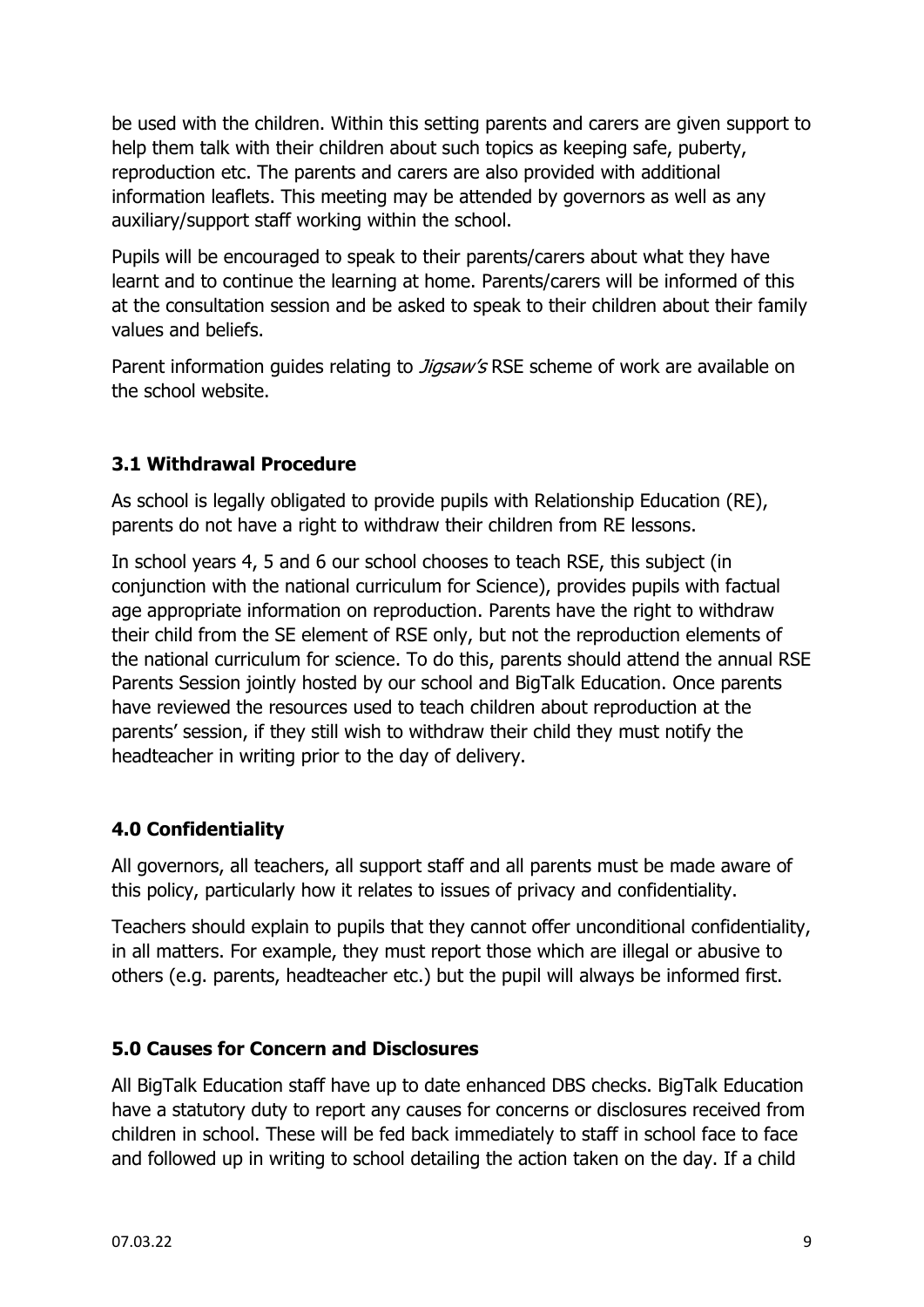was ever to accuse or implicate a member of school staff, then BigTalk would liaise directly with the local duty social worker.

Where a teacher suspects that a child or young person is a victim of or at risk from abuse, they are required to follow the school's safeguarding policy and immediately inform the designated member of staff responsible.

Our school designed safeguarding lead is our headteacher, James Rourke.

## **6.0 Monitoring and Evaluation**

Feedback and suggestions from staff and parents on BigTalk Education's provision as well as their pre and post training confidence in RSE will be gathered by BigTalk Education and returned to school to aid the review process.

Questions asked during lessons in year 4, 5 and 6 will be collected and kept for reference by BigTalk Education to ensure pupils' needs are being met. A list of the questions will be produced by BigTalk Education and sent to school as part of the evidence package.

## **7.0 School Roles Relating to RSE**

## **7.1 Governors**

Our school governor with responsibility for RE/RSE is the head of the Curriculum Committee, Verna Campbell.

Governors are responsible for;

- Establishing the RSE Policy, in consultation with teachers and parents.
- Ensuring this policy is made available to parents.
- Ensure this policy is in line with other school policies e.g. SEN, Safeguarding etc.
- Ensure that parents know the statutory parts of the curriculum and which parts they have the right of withdrawal from.
- Establish a link governor to share in the monitoring and evaluation of the programme.
- Ensure that the policy provides proper and adequate coverage of the relevant National Curriculum science topics and the setting of RSE within PSHE.

## **7.2 The Headteacher**

The Headteacher takes overall delegated responsibility for the implementation of this policy and for liaison with the Governing Body, parents, appropriate agencies, and the Local Education Authority.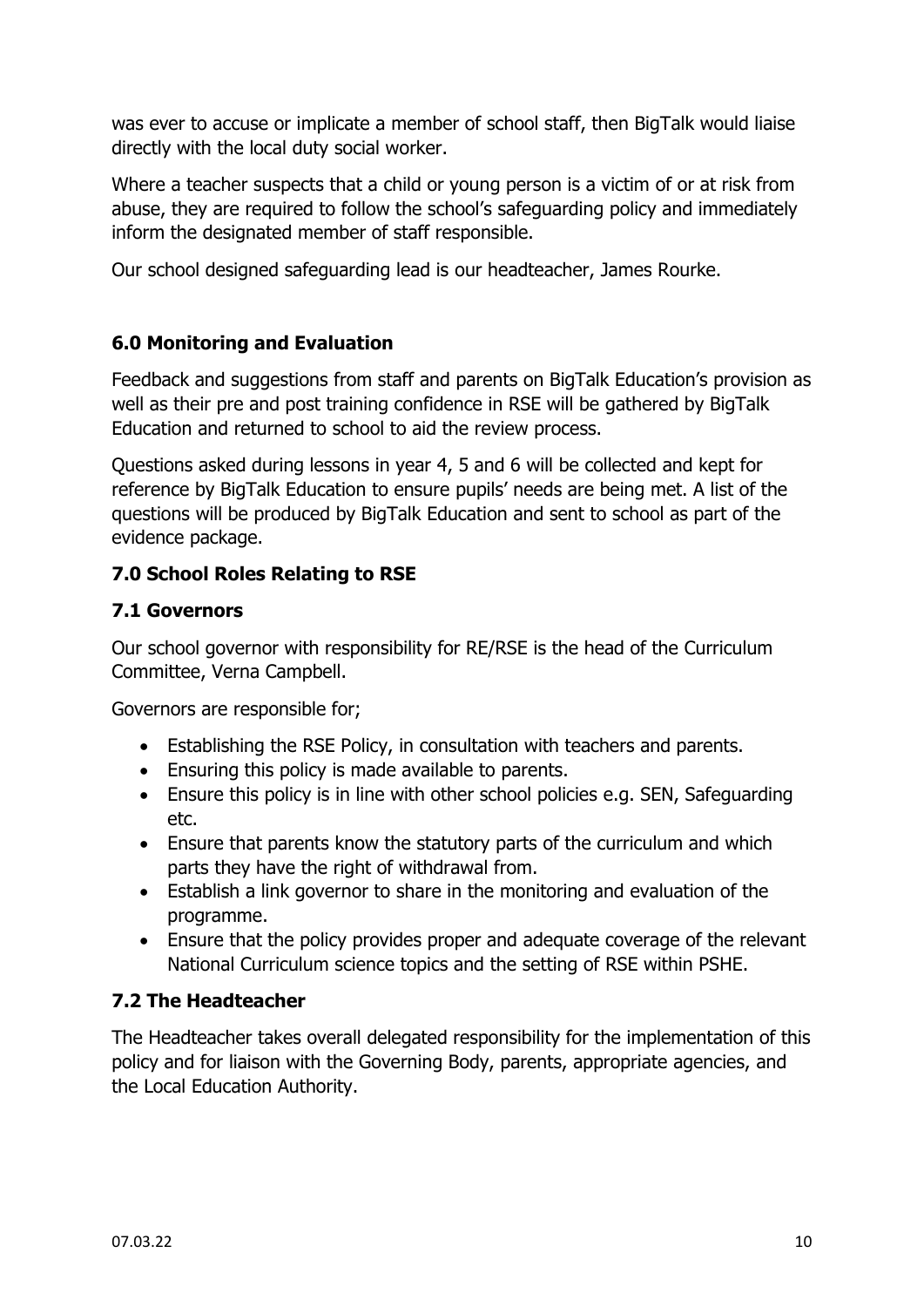# **7.3 The SLT**

The SLT along with the Headteacher, has general responsibility for supporting other members of staff in the implementation of this policy and will provide a lead in the dissemination of the information relating to RSE.

# **7.4 All Staff**

Our approach to RSE is that of a Whole School Approach. Appropriate training will be given for all staff teaching RSE. All staff members (including TAs and lunchtime supervisors) will be encouraged to take part in the staff GUS session and wherever possible observe delivery to the children in one of the classes.

## **8.0 Additional Policy Information**

#### **8.1 Policy Production & Review**

This policy was written in conjunction with BigTalk Education Ltd. a social enterprise who work with schools across England supporting in the delivery of RE and RSE, curriculum and policy guidance. BigTalk Education review curriculum on an annual basis to ensure that any new developments in international RSE best practice, emerging risks or other safeguarding dangers are reflected in the education provided to children to keep them safe, healthy and happy.

This policy will be reviewed by school annually, to be reviewed next in March 2021

## **8.2 Linked Policies**

This policy is linked to Lord Deramore's Primary School policies:

- Safeguarding policy
- Anti-bullying policy
- Staff Code of Conduct